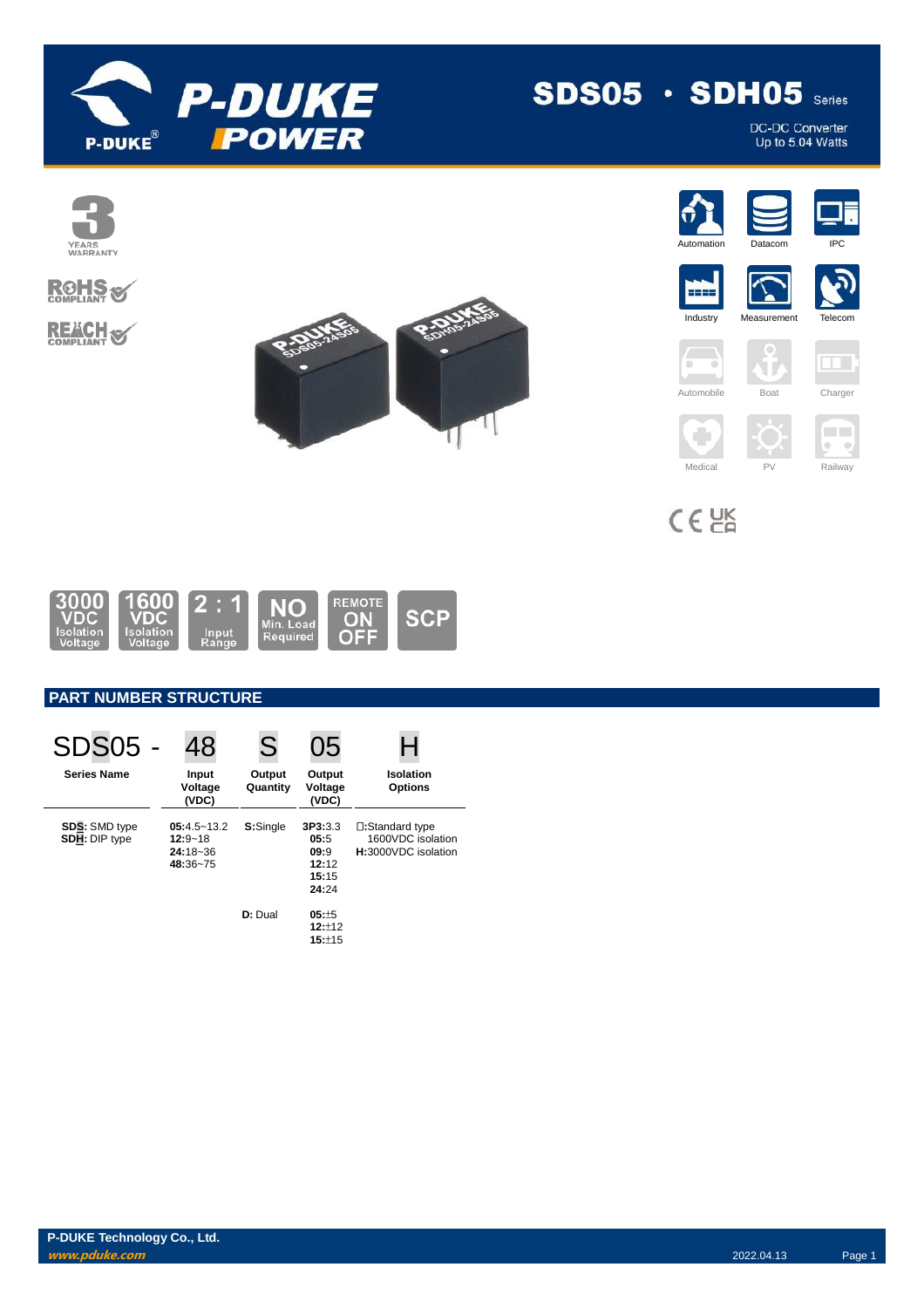

#### **TECHNICAL SPECIFICATION** All specifications are typical at nominal input, full load and 25℃ unless otherwise noted

| Model<br><b>Number</b> | Input Range  | <b>Output Voltage</b> | <b>Output Current</b><br>@ Full Load | <b>Input Current</b><br>@ No Load | <b>Efficiency</b> | <b>Maximum</b><br><b>Capacitor Load</b> |
|------------------------|--------------|-----------------------|--------------------------------------|-----------------------------------|-------------------|-----------------------------------------|
|                        | <b>VDC</b>   | <b>VDC</b>            | mA                                   | mA                                | $\%$              | $\mu$ F                                 |
| SDS(H)05-05S3P3        | $4.5 - 13.2$ | 3.3                   | 1000                                 | 50                                | 76                | 4400                                    |
| SDS(H)05-05S05         | $4.5 - 13.2$ | 5                     | 1000                                 | 60                                | 80                | 2200                                    |
| SDS(H)05-05S09         | $4.5 - 13.2$ | 9                     | 555                                  | 70                                | 81                | 1470                                    |
| SDS(H)05-05S12         | $4.5 - 13.2$ | 12                    | 420                                  | 70                                | 83                | 1220                                    |
| SDS(H)05-05S15         | $4.5 - 13.2$ | 15                    | 333                                  | 75                                | 83                | 1000                                    |
| SDS(H)05-05S24         | $4.5 - 13.2$ | 24                    | 210                                  | 90                                | 83                | 470                                     |
| SDS(H)05-05D05         | $4.5 - 13.2$ | ±5                    | ±500                                 | 70                                | 80                | ±1000                                   |
| SDS(H)05-05D12         | $4.5 - 13.2$ | ±12                   | ±210                                 | 90                                | 83                | ±680                                    |
| SDS(H)05-05D15         | $4.5 - 13.2$ | ±15                   | ±168                                 | 90                                | 83                | ±440                                    |
| SDS(H)05-12S3P3        | $9 - 18$     | 3.3                   | 1000                                 | 25                                | 76                | 4400                                    |
| SDS(H)05-12S05         | $9 - 18$     | 5                     | 1000                                 | 30                                | 81                | 2200                                    |
| SDS(H)05-12S09         | $9 - 18$     | $\boldsymbol{9}$      | 555                                  | 35                                | 82                | 1470                                    |
| SDS(H)05-12S12         | $9 - 18$     | 12                    | 420                                  | 35                                | 84                | 1220                                    |
| SDS(H)05-12S15         | $9 - 18$     | 15                    | 333                                  | 35                                | 85                | 1000                                    |
| SDS(H)05-12S24         | $9 - 18$     | 24                    | 210                                  | 35                                | 84                | 470                                     |
| SDS(H)05-12D05         | $9 - 18$     | ±5                    | ±500                                 | 35                                | 81                | ±1000                                   |
| SDS(H)05-12D12         | $9 - 18$     | ±12                   | ±210                                 | 35                                | 84                | ±680                                    |
| SDS(H)05-12D15         | $9 - 18$     | ±15                   | ±168                                 | 40                                | 85                | ±440                                    |
| SDS(H)05-24S3P3        | $18 - 36$    | 3.3                   | 1000                                 | 15                                | 77                | 4400                                    |
| SDS(H)05-24S05         | $18 - 36$    | 5                     | 1000                                 | 15                                | 81                | 2200                                    |
| SDS(H)05-24S09         | $18 - 36$    | 9                     | 555                                  | 15                                | 82                | 1470                                    |
| SDS(H)05-24S12         | $18 - 36$    | 12                    | 420                                  | 15                                | 84                | 1220                                    |
| SDS(H)05-24S15         | $18 - 36$    | 15                    | 333                                  | 15                                | 86                | 1000                                    |
| SDS(H)05-24S24         | $18 - 36$    | 24                    | 210                                  | 20                                | 84                | 470                                     |
| SDS(H)05-24D05         | $18 - 36$    | ±5                    | ±500                                 | 20                                | 82                | ±1000                                   |
| SDS(H)05-24D12         | $18 - 36$    | ±12                   | ±210                                 | 20                                | 84                | ±680                                    |
| SDS(H)05-24D15         | $18 - 36$    | ±15                   | ±168                                 | 20                                | 85                | ±440                                    |
| SDS(H)05-48S3P3        | $36 - 75$    | 3.3                   | 1000                                 | 10                                | 77                | 4400                                    |
| SDS(H)05-48S05         | $36 - 75$    | 5                     | 1000                                 | 12                                | 81                | 2200                                    |
| SDS(H)05-48S09         | $36 - 75$    | 9                     | 555                                  | 12                                | 82                | 1470                                    |
| SDS(H)05-48S12         | $36 - 75$    | 12                    | 420                                  | 12                                | 85                | 1220                                    |
| SDS(H)05-48S15         | $36 - 75$    | 15                    | 333                                  | 12                                | 85                | 1000                                    |
| SDS(H)05-48S24         | $36 - 75$    | 24                    | 210                                  | 12                                | 84                | 470                                     |
| SDS(H)05-48D05         | $36 - 75$    | ±5                    | ±500                                 | 12                                | 82                | ±1000                                   |
| SDS(H)05-48D12         | $36 - 75$    | ±12                   | ±210                                 | 12                                | 84                | ±680                                    |
| SDS(H)05-48D15         | $36 - 75$    | ±15                   | ±168                                 | 12                                | 85                | ±440                                    |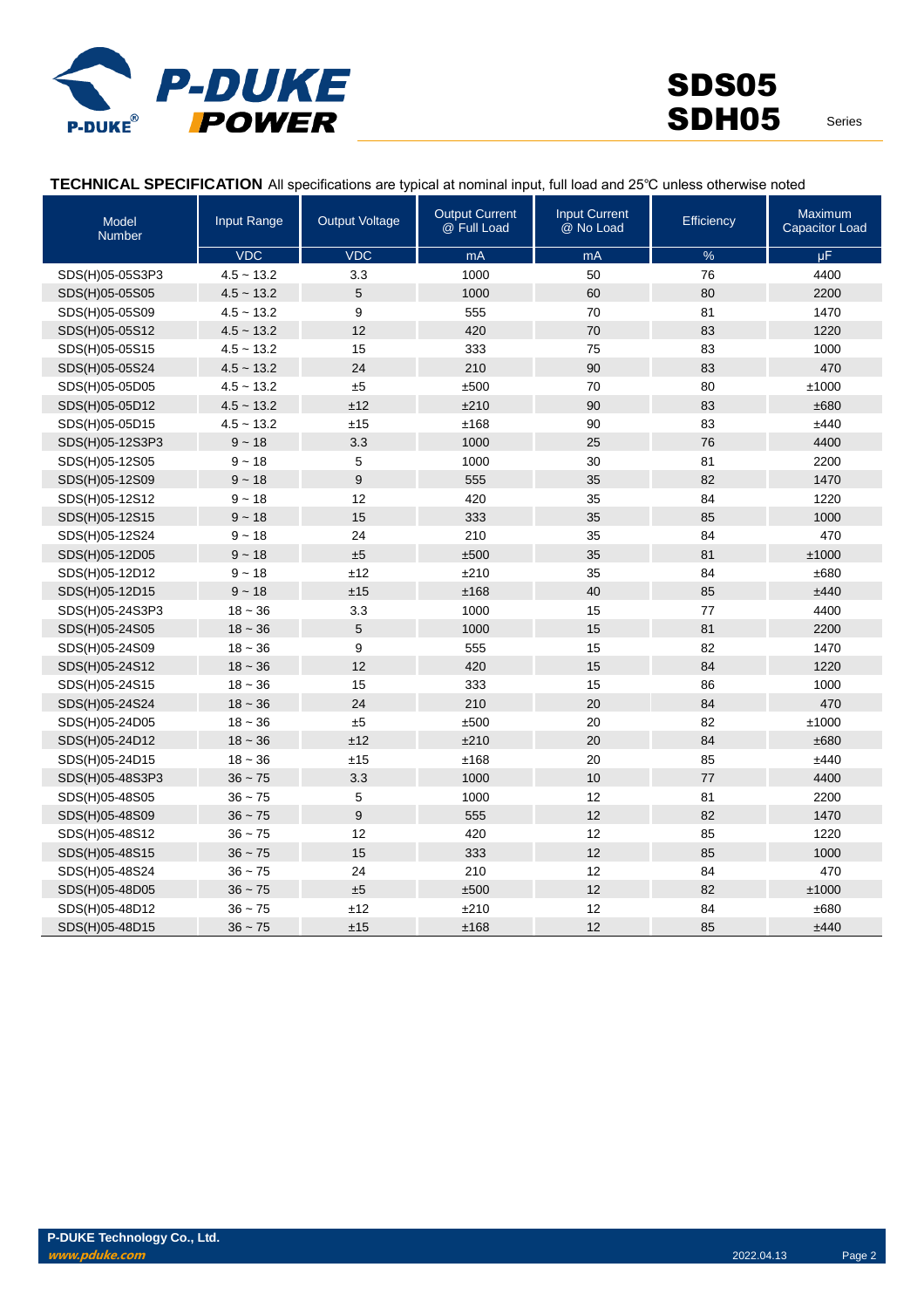

| <b>INPUT SPECIFICATIONS</b>    |                                                                                                |                                                                                 |      |                        |                |             |
|--------------------------------|------------------------------------------------------------------------------------------------|---------------------------------------------------------------------------------|------|------------------------|----------------|-------------|
| <b>Parameter</b>               |                                                                                                | <b>Conditions</b>                                                               | Min. | Typ.                   | Max.           | <b>Unit</b> |
| Operating input voltage range  |                                                                                                | 05Vin(nom)                                                                      | 4.5  | 5                      | 13.2           |             |
|                                |                                                                                                | 12Vin(nom)                                                                      | 9    | 12                     | 18             | <b>VDC</b>  |
|                                |                                                                                                | 24Vin(nom)                                                                      | 18   | 24                     | 36             |             |
|                                |                                                                                                | 48Vin(nom)                                                                      | 36   | 48                     | 75             |             |
| Start up time                  | Constant resistive load                                                                        | Power up                                                                        |      | 10                     | 20             | ms          |
|                                |                                                                                                | Remote ON/OFF                                                                   |      | 10                     | 20             |             |
| Input surge voltage            | 1 second, max.                                                                                 | 05Vin(nom)                                                                      |      |                        | 15             |             |
|                                |                                                                                                | 12Vin(nom)                                                                      |      |                        | 25             | <b>VDC</b>  |
|                                |                                                                                                | 24Vin(nom)                                                                      |      |                        | 50             |             |
|                                |                                                                                                | 48Vin(nom)                                                                      |      |                        | 100            |             |
| Input reflected ripple current | With external components                                                                       | 05Vin(nom)                                                                      |      | 40                     |                |             |
|                                |                                                                                                | 12Vin(nom)                                                                      |      | 30                     |                | mAp-p       |
|                                |                                                                                                | 24Vin(nom)                                                                      |      | 20                     |                |             |
|                                |                                                                                                | 48Vin(nom)                                                                      |      | 15                     |                |             |
| Input filter                   |                                                                                                |                                                                                 |      |                        | Capacitor type |             |
| Remote ON/OFF                  |                                                                                                | DC-DC ON                                                                        |      | Open or high impedance |                | mA          |
|                                | Ctrl pin applied current via $1k\Omega$                                                        | DC-DC OFF                                                                       | 2.0  | 3.0                    | 4.0            |             |
|                                |                                                                                                | Remote off input current                                                        |      |                        | 2.5            | mA          |
|                                | Application circuit<br>DC-DC ON                                                                | DC-DC OFF                                                                       |      |                        |                |             |
|                                | $+V$ in<br>1 $k\Omega$<br>Ctrl<br><b>WW-</b><br>3mA<br>DC/DC<br>CURRENT(1)<br>SOURCE<br>$-Vin$ | $+V$ in<br>$1k\Omega$<br>Ctrl<br>3mA<br>DC/DC<br>CURRENT(f)<br>SOURCE<br>$-Vin$ |      |                        |                |             |

| OUTPUT SPECIFICATIONS            |                                    |                   |         |                                 |         |                  |
|----------------------------------|------------------------------------|-------------------|---------|---------------------------------|---------|------------------|
| <b>Parameter</b>                 |                                    | <b>Conditions</b> | Min.    | Typ.                            | Max.    | Unit             |
| Voltage accuracy                 |                                    |                   | $-1.0$  |                                 | $+1.0$  | %                |
| Line regulation                  | Low Line to High Line at Full Load |                   | $-0.2$  |                                 | $+0.2$  | %                |
| Load regulation                  | No Load to Full Load               | Single            | $-1.0$  |                                 | $+1.0$  |                  |
|                                  |                                    | Dual              | $-1.0$  |                                 | $+1.0$  | %                |
|                                  | 10% Load to 90% Load               | Single            | $-0.5$  |                                 | $+0.5$  |                  |
|                                  |                                    | Dual              | $-0.8$  |                                 | $+0.8$  |                  |
| Cross regulation                 | Asymmetrical load 25%/100% FL      | Dual              | $-5.0$  |                                 | $+5.0$  | %                |
| Ripple and noise                 | Measured by 20MHz bandwidth        |                   |         | 50                              |         | mVp-p            |
| Temperature coefficient          |                                    |                   | $-0.02$ |                                 | $+0.02$ | $%$ $^{\circ}$ C |
| Transient response recovery time | 25% load step change               |                   |         | 500                             |         | <b>US</b>        |
| Short circuit protection         |                                    |                   |         | Continuous, automatics recovery |         |                  |

| <b>GENERAL SPECIFICATIONS</b> |                          |                   |      |      |                              |                    |
|-------------------------------|--------------------------|-------------------|------|------|------------------------------|--------------------|
| <b>Parameter</b>              |                          | <b>Conditions</b> | Min. | Typ. | Max.                         | Unit               |
| Isolation voltage             | minute                   | Standard          | 1600 |      |                              | <b>VDC</b>         |
|                               |                          | Suffix "H"        | 3000 |      |                              |                    |
| Isolation resistance          | 500VDC                   |                   |      |      |                              | $G\Omega$          |
| Isolation capacitance         |                          | Standard          |      |      | 50                           |                    |
|                               |                          | Suffix "H"        |      |      | 50                           | pF                 |
| Switching frequency           |                          |                   | 100  |      |                              | kHz                |
| Safety meets                  |                          |                   |      |      | IEC/ EN/ UL62368-1           |                    |
| Case material                 |                          |                   |      |      | Non-conductive black plastic |                    |
| Base material                 |                          |                   |      |      | Non-conductive black plastic |                    |
| Potting material              |                          |                   |      |      | Silicone (UL94 V-0)          |                    |
| Weight                        |                          |                   |      |      |                              | 2.7q(0.10oz)       |
| <b>MTBF</b>                   | MIL-HDBK-217F, Full load |                   |      |      |                              | 2.959 x $10^6$ hrs |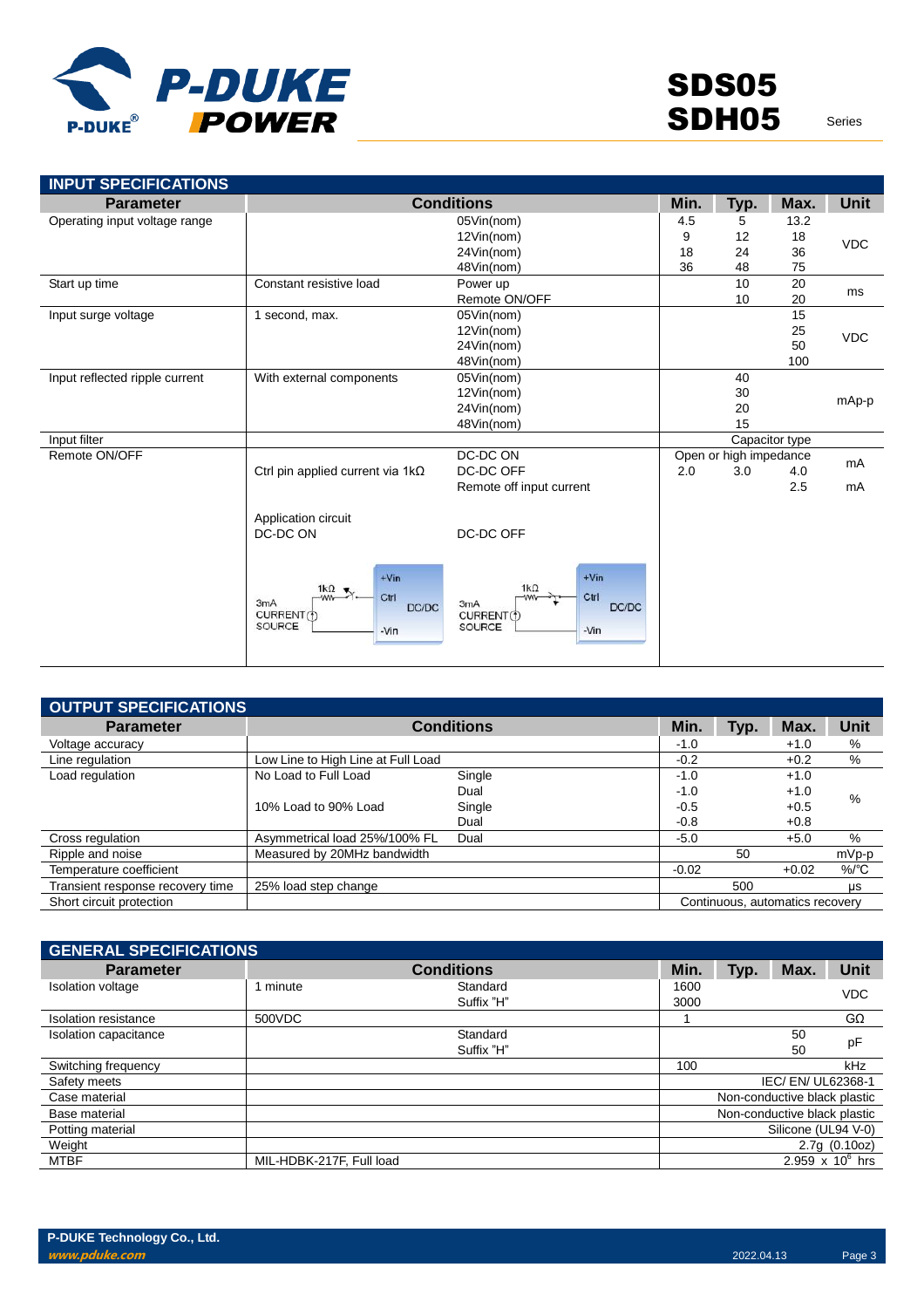

| <b>ENVIRONMENTAL SPECIFICATIONS</b> |                   |       |      |        |                |
|-------------------------------------|-------------------|-------|------|--------|----------------|
| <b>Parameter</b>                    | <b>Conditions</b> | Min.  | Typ. | Max.   | Unit           |
| Operating ambient temperature       | With derating     | $-40$ |      | $+105$ | °C             |
| Maximum case temperature            |                   |       |      | 105    | °C             |
| Storage temperature range           |                   | $-55$ |      | $+125$ | °C             |
| Thermal shock                       |                   |       |      |        | MIL-STD-810F   |
| Vibration                           |                   |       |      |        | MIL-STD-810F   |
| Relative humidity                   |                   |       |      |        | 5% to 95% RH   |
| Lead-free reflow solder process     | Only for SMD type |       |      |        | IPC J-STD-020E |
| Moisture sensitivity level(MSL)     | Only for SMD type |       |      |        | IPC J-STD-033C |
|                                     |                   |       |      |        | Level 2        |

| <b>EMC SPECIFICATIONS</b>      |             |                                            |                  |
|--------------------------------|-------------|--------------------------------------------|------------------|
| <b>Parameter</b>               |             | <b>Conditions</b>                          | Level            |
| EMI                            | EN55032     | With external components                   | Class A, Class B |
| <b>EMS</b>                     | EN55024     |                                            |                  |
| <b>ESD</b>                     | EN61000-4-2 | Air $\pm$ 8kV and Contact $\pm$ 6kV        | Perf. Criteria A |
| Radiated immunity              | EN61000-4-3 | 10 V/m                                     | Perf. Criteria A |
| <b>Fast transient</b>          | EN61000-4-4 | $±$ 2kV                                    | Perf. Criteria A |
|                                |             |                                            |                  |
|                                |             | With an external input filter capacitor    |                  |
|                                |             | (Nippon chemi-con KY series, 220 µF/100V.) |                  |
| Surge                          | EN61000-4-5 | $±$ 1kV                                    | Perf. Criteria A |
|                                |             |                                            |                  |
|                                |             | With an external input filter capacitor    |                  |
|                                |             | (Nippon chemi-con KY series, 220 µF/100V.) |                  |
| Conducted immunity             | EN61000-4-6 | 10 Vr.m.s                                  | Perf. Criteria A |
| Power frequency magnetic field | EN61000-4-8 | 100A/m continuous; 1000A/m 1 second        | Perf. Criteria A |

**CAUTION:** This power module is not internally fused. An input line fuse must always be used.

### **CHARACTERISTIC CURVE**







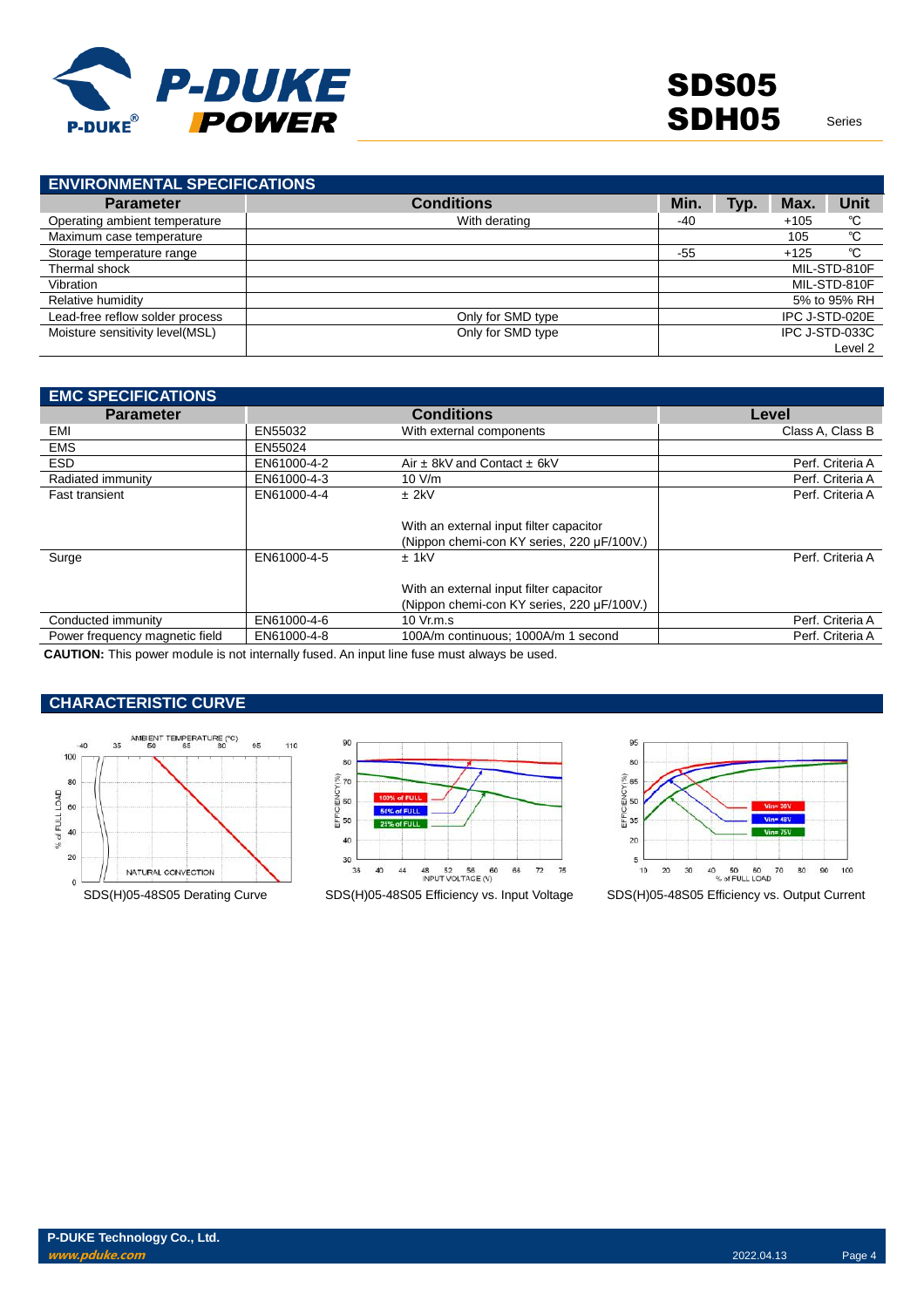

#### **FUSE CONSIDERATION**

This power module is not internally fused. An input line fuse must always be used.

This encapsulated power module can be used in a wide variety of applications, ranging from simple stand-alone operation to an integrated part of sophisticated power architecture.

To maximum flexibility, internal fusing is not included; however, to achieve maximum safety and system protection, always use an input line fuse. The input line fuse suggest as below:

| <b>Modules</b>                                | <b>Fuse Rating</b><br>(A) | <b>Fuse Type</b> |
|-----------------------------------------------|---------------------------|------------------|
| $\cdot$ SDS(H)05-05D $\Box$<br>$SDS(H)05-05S$ | 2.5                       | Slow-Blow        |
| $SDS(H)05-12S$<br>$\cdot$ SDS(H)05-12D $\Box$ | 1.25                      | Slow-Blow        |
| $SDS(H)05-24S$<br>$\cdot$ SDS(H)05-24D $\Box$ | 0.63                      | Slow-Blow        |
| $SDS(H)05-48S$<br>$\cdot$ SDS(H)05-48D $\Box$ | 0.315                     | Slow-Blow        |

The table based on the information provided in this data sheet on inrush energy and maximum DC input current at low Vin..

# **MECHANICAL DRAWING**

#### $\boxed{S}$ SEATING PLANE  $0.18$  [4.7]  $\rightarrow$ ۰  $\dot{\mathbf{r}}$  $\begin{bmatrix} 6.00 \\ 2.00 \\ 1.6 \end{bmatrix}$  $\mathcal{S}$  $-0.236$  $-0.079$  $[0.60]$  $-0.06$  $0.56$  [14.2]  $-0.40$  [10.2]  $-0.52$  [13.2]  $-0.39$  [9.9] 0.024 İ J  $[9.1] +$ 5  $-0.36$  $\overline{\phantom{a}}$  $0.18$  [4.7]  $-70.008[0.20]$ s BOTTOM VIEW

#### **SDS05**: SMD TYPE **PIN CONNECTION**

| <b>PIN</b> | <b>SINGLE</b> | <b>DUAL</b> |
|------------|---------------|-------------|
|            | $+V$ in       | $+V$ in     |
| 2          | -Vin          | -Vin        |
|            | Ctrl          | Ctrl        |
| 5          | ΝC            | -Vout       |
| 6          | -Vout         | Common      |
|            | $+$ Vout      | $+$ Vout    |

1. All dimensions in inch [mm] 2. Tolerance :x.xx±0.02 [x.x±0.5]

x.xxx±0.010 [x.xx±0.25]

4. Pin dimension tolerance ±0.004[0.10]

#### **SDH05**: DIP TYPE



BOTTOM VIEW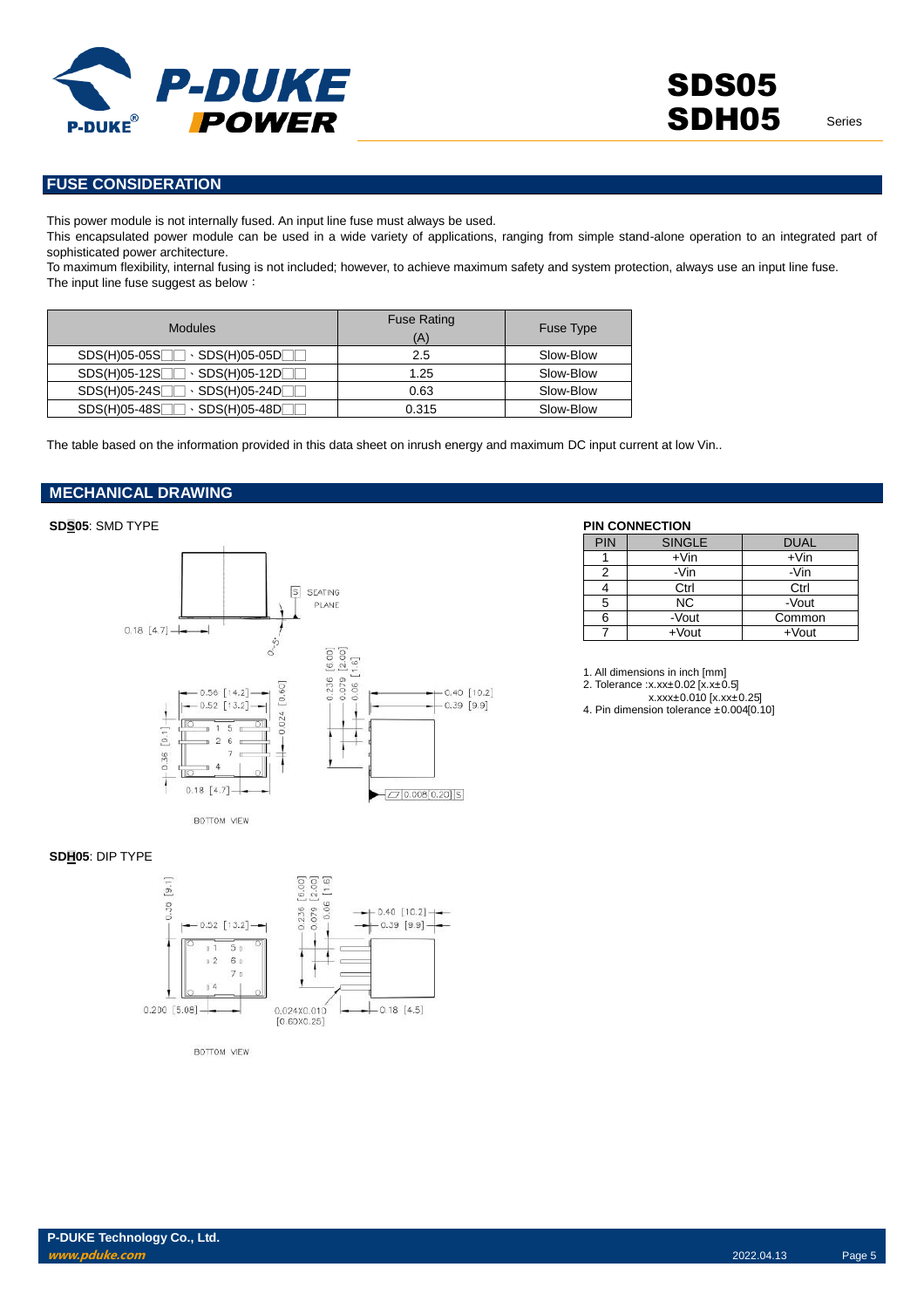

SDS05 SDH05 Series

#### **RECOMMENDED PAD LAYOUT**

#### **SMD TYPE**



#### **DIP TYPE**



All dimensions in inch[mm] Pad size(lead free recommended) Top view pad:0.224x0.055[5.70x1.40]

All dimensions in inch[mm] Pad size(lead free recommended) Through hole 1.2.4.5.6.7: ∅0.035[0.90] Top view pad 1.2.4.5.6.7: ∅0.044[1.13] Bottom view pad 1.2.4.5.6.7: Groove R0.035[0.90]L-0.071[1.80]

#### **THERMAL CONSIDERATIONS**

The power module operates in a variety of thermal environments.

However, sufficient cooling should be provided to help ensure reliable operation of the unit.

Heat is removed by conduction, convection, and radiation to the surrounding environment.

Proper cooling can be verified by measuring the point as the figure below.

The temperature at this location should not exceed "Maximum case temperature".

When operating, adequate cooling must be provided to maintain the test point temperature at or below "Maximum case temperature".

You can limit this temperature to a lower value for extremely high reliability.



TOP VIEW